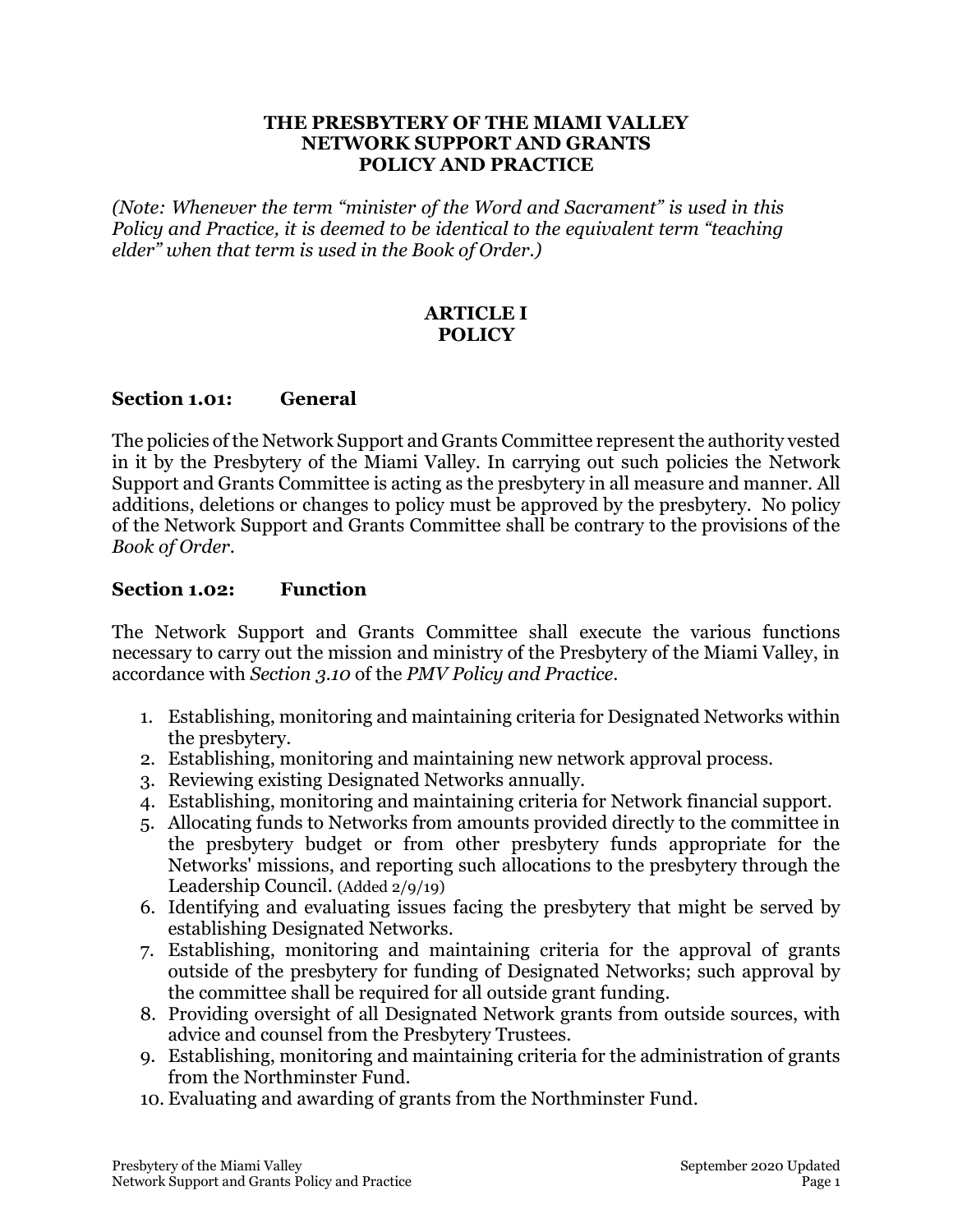- 11. Providing oversight of all presbytery matching grants from General Assembly and/or Synod.
- *12.* Assisting the presbytery, through the Leadership Council, in its covenantal relationship with Self Development of People. *[Clerk's Note: Carrying out this provision depends on the completion of work underway in the Leadership Council to clarify covenantal relationships with a variety of entities. See Clerk's Note appended to Presbytery of the Miami Valley Policy and Practice Article IV.]*

## **Section 1.03: Network Support and Grants Size**

Membership of the Network Support and Grants Committee shall be six ministers of the Word and Sacrament and six ruling elders, elected in three classes of four persons, for terms of three years each, renewable for one term.

One member of the committee shall be chosen by the committee to serve a one-year renewable term on the Leadership Council.

One member of the committee shall be chosen by the committee to serve a one-year renewable term on the Representation and Diversity Committee.

### **Section 1.04: Quorum**

One more than one-half of the current voting members shall constitute a quorum. All proceedings from meetings with no quorum present must be ratified at the earliest subsequent meeting in which there is a quorum.

### **Section 1.05: Budget**

The operating budget for the Network Support and Grants Committee shall be determined and approved by the presbytery. As part of the budget process, the Network Support and Grants Committee shall provide its funding request annually to the Presbytery Trustees.

#### **Section 1.06: Communication and Access**

The Network Support and Grants Committee shall be open to communication and access at all times to all ministers of the Word and Sacrament, ruling elders, and church members within the presbytery.

#### **Section 1.07: Staff Support**

The Executive Presbyter shall serve as staff support without vote.

## **(End of Article I)**